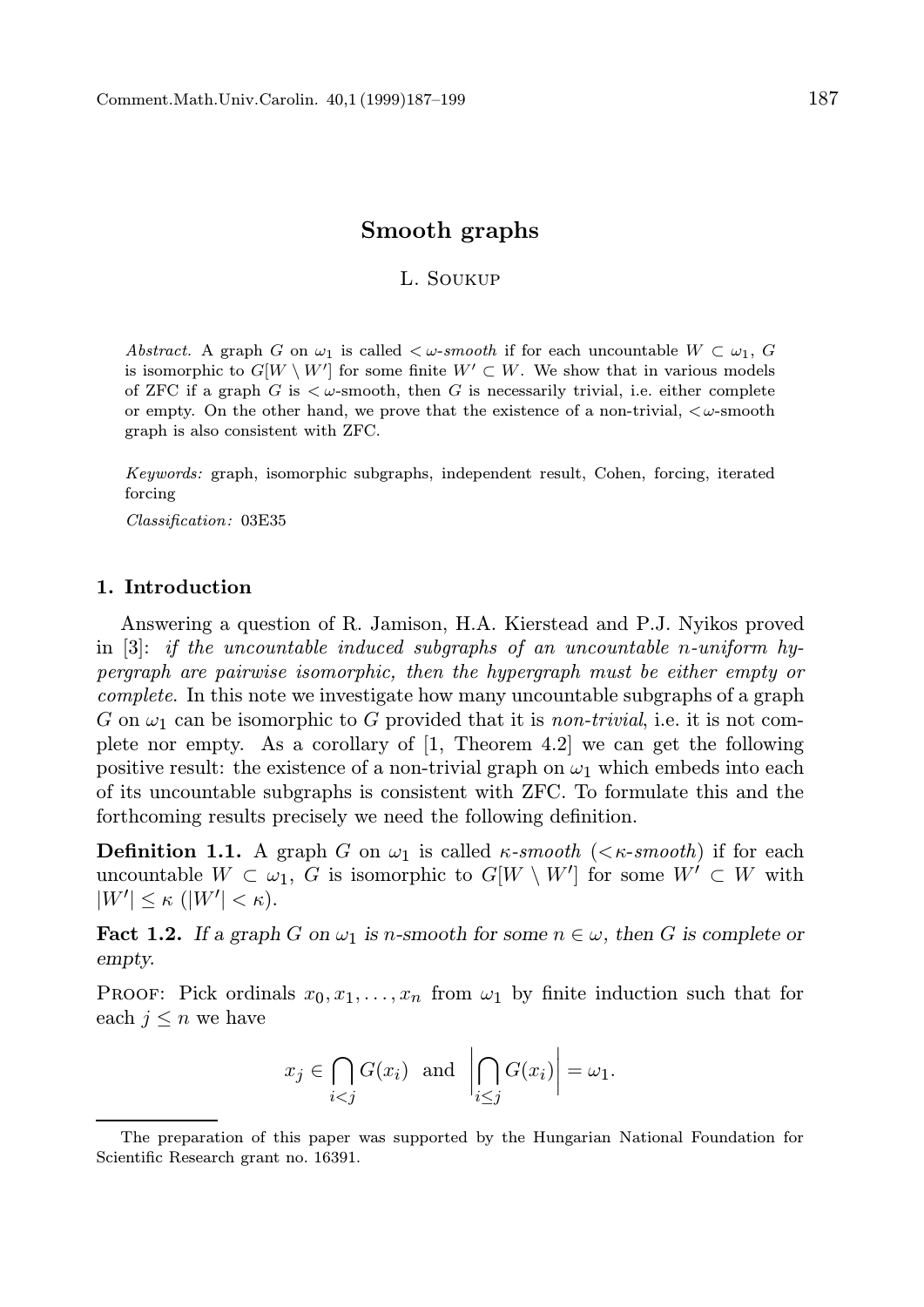### 188 L. Soukup

If we cannot find a suitable  $x_j$ , then taking  $W = \bigcap_{i < j} G(x_i)$  we have  $|W| = \omega_1$ but  $|W \cap G(w)| \leq \omega$  for each  $w \in W$ . Thus  $G[W]$  contains an uncountable induced empty subgraph and so  $G$  is empty.

Assume now that we could choose the sequence  $\{x_i : i \leq n\}$ . Then let  $W =$  $\{x_i : i \leq n\} \cup \bigcap_{i \leq n} G(x_i)$ . Since G is n-smooth there is  $W' \subset W$ ,  $|W'| \leq n$  such that  $G \cong G[W \setminus W']$ . Fix  $i < n+1$  such that  $x_i \notin W'$ . Since  $x_i \in W \setminus W'$ ,  $W \subset G(x_i) \cup \{x_i\}$  and  $G \cong G[W \setminus W']$  it follows that there is  $w \in \omega_1$  such that  $\omega_1 \subset G(w) \cup \{w\}$  and so for each uncountable  $V \subset \omega_1$  there is  $v \in V$  such that  $|V \setminus G(v)| \leq n$ . Thus G contains an uncountable complete subgraph and so G is  $\Box$ 

On the other hand, in [1, Theorem 4.2] it was shown that  $\diamondsuit^+$  implies that there is a Suslin tree  $\mathcal{T} = \langle \omega_1, \prec \rangle$  such that for each uncountable  $X \subset \omega_1$  there is a countable  $X' \subset X$  such that  $\mathcal{T} \cong \mathcal{T} \restriction (X \setminus X')$ . Thus the comparability graph of  $\mathcal T$  is  $\omega$ -smooth and clearly non-trivial. However, the question whether a  $\lt \omega$ -smooth graphs on  $\omega_1$  is necessarily trivial was left open. This gap will be filled up here: we show that (i) in different models of ZFC every  $\langle \omega\text{-smooth}$ graph on  $\omega_1$  is complete or empty, (ii) the existence of a non-trivial,  $\langle \omega$ -smooth graph G on  $\omega_1$  is consistent with ZFC.

The following question however remains unanswered:

**Problem 1.** Is there a non-trivial,  $\omega$ -smooth or just  $\omega_1$ -smooth graph on  $\omega_1$ (in ZFC)?

We use the standard set-theoretical notation throughout, cf. [2]. For a graph  $G, V(G)$  denotes the set of vertices of  $G, E(G)$  the family of edges of  $G$ . If  $H \subset V(G)$ ,  $G[H]$  denotes the induced subgraphs of G on H. Given  $x \in V(G)$ put  $G(x) = \{y \in V(G) : \{x, y\} \in E(G)\}.$  If G and H are graphs we write  $G \cong H$ if  $G$  and  $H$  are isomorphic.

If G and  $G'$  are graphs,  $\text{Iso}_{\text{p}}(G, G')$  denotes the family of isomorphisms between finite induced subgraphs of  $\tilde{G}$  and  $\tilde{G}'$ .

If q is a function let  $supp(q) = dom(q) \cup ran(q)$ .

For a cardinal  $\kappa$  we denote by  $\mathcal{C}_{\kappa}$  the standard poset  $\langle \text{Fn}(\kappa, 2; \omega), \supseteq \rangle$  which adds  $\kappa$  Cohen reals to the ground model.

#### 2. Models without non-trivial  $\langle \omega\text{-smooth graphs} \rangle$

**Lemma 2.1.** If G is a  $\lt \omega$ -smooth graph on  $\omega_1$  and G has a — not necessarily spanned — subgraph isomorphic to the bipartite graph  $[\omega; \omega_1]$ , then G is complete.

PROOF: Fix  $A \in [\omega_1]^{\omega}$  and  $B \in [\omega_1]^{\omega_1}$  such that  $[A, B] \subset E(G)$ . Let

$$
X = \{ \alpha \in \omega_1 : |\omega_1 \setminus G(\alpha)| \le \omega \}.
$$

We show that X is uncountable. Indeed, let  $\alpha < \omega_1$ . Then for some finite  $C \subset A \cup B$  and  $D \subset \omega_1 \setminus \alpha$  the graphs  $G[(A \cup B) \setminus C]$  and  $G[(\omega_1 \setminus \alpha) \setminus D]$  are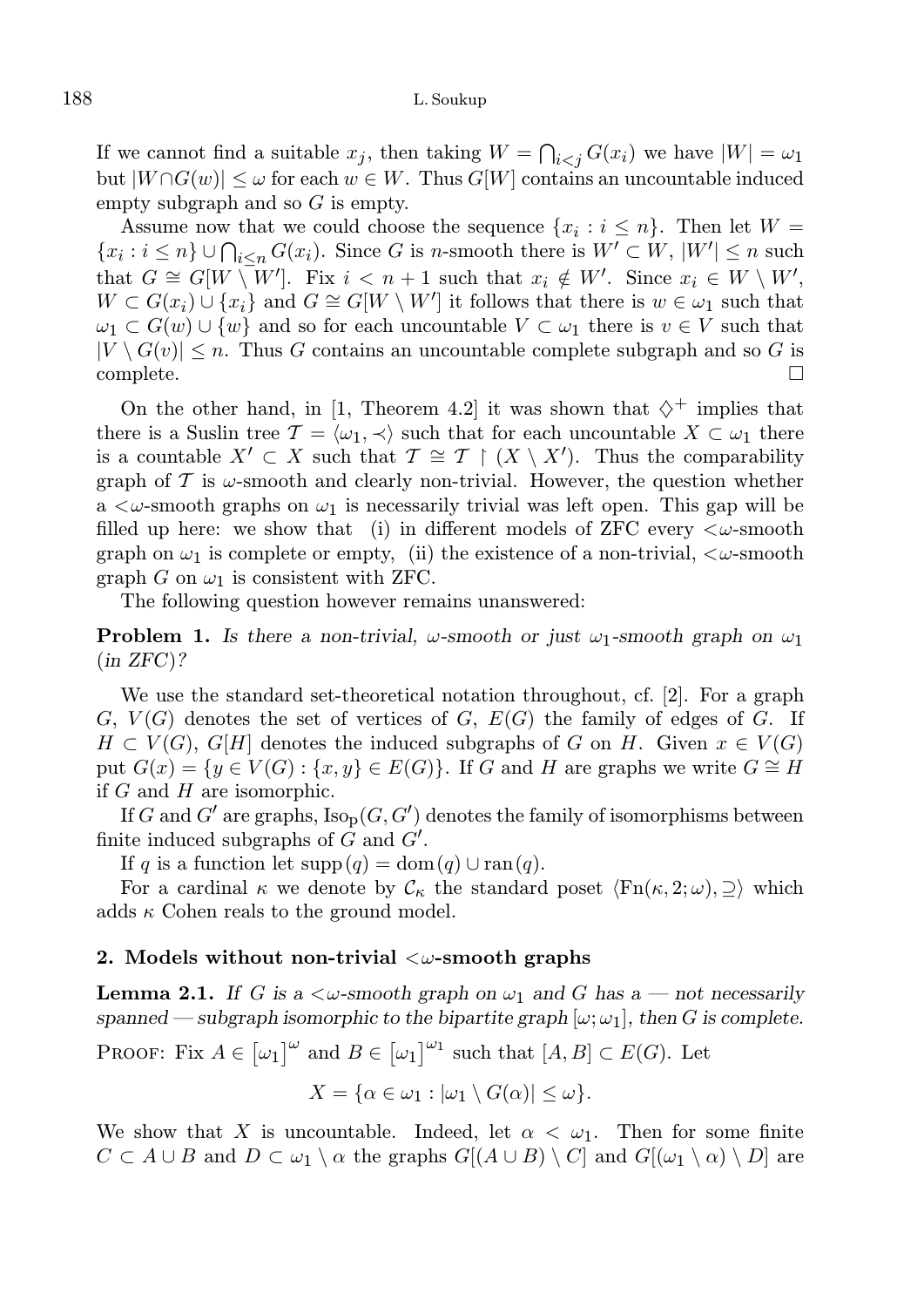isomorphic witnessed by a function f. Then  $f''(A \setminus C) \subset X$ , so  $X \not\subset \alpha$ , i.e.  $|X| = \omega_1.$ 

Now, by recursion, we can construct a set  $Y = \{y_n : n < \omega_1\} \subset X$  such that  $y_{\eta} \in X \cap \bigcap G(y_{\xi})$ . Then  $G[Y]$  is complete and so G is also complete which was ξ<η to be proved.

Let us remark that the statement of Lemma 2.1 fails for  $\omega$ -smooth graphs: the comparability graph G of the Suslin tree T constructed in [1, Theorem 4.2] is non-trivial and  $\omega$ -smooth, but  $[\omega; \omega_1] \subset G$  and  $[\omega_1; \omega_1] \subset \overline{G}$ .

Let us recall the definition of splitting number  $\mathfrak{s}$ :

$$
\mathfrak{s} = \min\{|\mathcal{A}| : \mathcal{A} \subset [\omega]^{\omega} \land \forall X \in [\omega]^{\omega} \exists A \in \mathcal{A} \ |X \cap A| = |X \setminus A| = \omega\}.
$$

**Theorem 2.2.** Every  $\langle \omega$ -smooth graph on  $\omega_1$  is trivial provided (1) or (2) or (3) below hold:

- $(1) \omega_1 <$  5,
- (2)  $2^{\omega} < 2^{\omega_1}$ ,
- (3) in a model obtained by adding  $\omega_2$  Cohen reals to some model V.

**PROOF OF THEOREM 2.2 (1):** Assume that G is  $\lt \omega$ -smooth. For each  $\alpha \in \omega_1$ let  $F_{\alpha} = G(\alpha) \cap \omega$ . The family  $\mathcal{F} = \{F_{\alpha} : \alpha < \omega_1\}$  is not a splitting family for  $\mathfrak{s} > \omega_1$  so there is an infinite set  $B \subset \omega$  such that  $B \subset^* F_\alpha$  or  $B \subset^* \omega \setminus F_\alpha$ for each  $\alpha \in \omega_1$ . Then there is  $n \in \omega$  and an uncountable  $I \subset \omega_1$  such that either  $B \setminus n \subset F_\alpha$  for each  $\alpha \in I$  or  $B \setminus n \in \omega \setminus F_\alpha$  for each  $\alpha \in I$ . Thus either  $[B \setminus n, I] \subset E(G)$  or  $[B \setminus n, I] \cap E(G) = \emptyset$ , i.e.  $[\omega; \omega_1]$  is a subgraph of either G or  $\overline{G}$ , and so G is trivial by Lemma 2.1.

PROOF OF THEOREM 2.2 (2): Assume on the contrary, that G is  $\lt \omega$ -smooth and non-trivial. By Lemma 2.1, we can choose an uncountable set  $A \subset \omega_1 \setminus \omega$ such that  $G(\alpha) \cap \omega \neq^* G(\beta) \cap \omega$  for each  $\{\alpha, \beta\} \in [A]^2$ .

For each uncountable  $X \subset A$  fix a finite set  $C_X \subset \omega_1$  and an isomorphism  $f_X$ between  $G[(\omega \cup X) \setminus C_X]$  and G. Since  $2^{\omega} < 2^{\omega_1}$  there are sets  $X, Y \in [A]^{\omega_1}$  such that  $|X \setminus Y| \geq \omega$ ,  $C_X = C_Y$  and  $f_X \upharpoonright \omega = f_Y \upharpoonright \omega$ . Let  $\xi \in X \setminus Y \setminus C_X$ . Then  $f = f_Y^{-1} \circ f_X$  is an isomorphism between  $G[(\omega \cup X) \setminus C_X]$  and  $G[(\omega \cup Y) \setminus C_Y]$ such that  $f \restriction (\omega \setminus C_X) = id \restriction (\omega \setminus C_X)$ . Taking  $\eta = f(\xi)$  we obtain that  $G(\xi) \cap (\omega \setminus C_X) = G(\eta) \cap (\omega \setminus C_X)$  which contradicts the choice of A because  $\eta \neq \xi$  for  $\xi \notin \text{ran}(f)$ .

PROOF OF THEOREM 2.2 (3): Assume that G is a graph on  $\omega_1$  in  $V^{C_{\omega_2}}$ . Fix  $\alpha < \omega_2 \text{ such that } G \in V^{\mathcal{C}_{\alpha}}. \text{ Since } \mathcal{C}_{\omega_2} = \mathcal{C}_{\alpha} * \mathcal{C}_{\omega_2 \setminus (\alpha + \omega_1)} * \mathcal{C}_{[\alpha, \alpha + \omega_1)} \text{, by Lemma 2.1}$ it is enough to prove the following statement:

**Lemma 2.3.** If G is a graph on  $\omega_1$ ,  $[\omega; \omega_1] \not\subset G$ , then G is not  $\langle \omega$ -smooth in  $V^{\mathcal{C}_{\omega_1}}$ .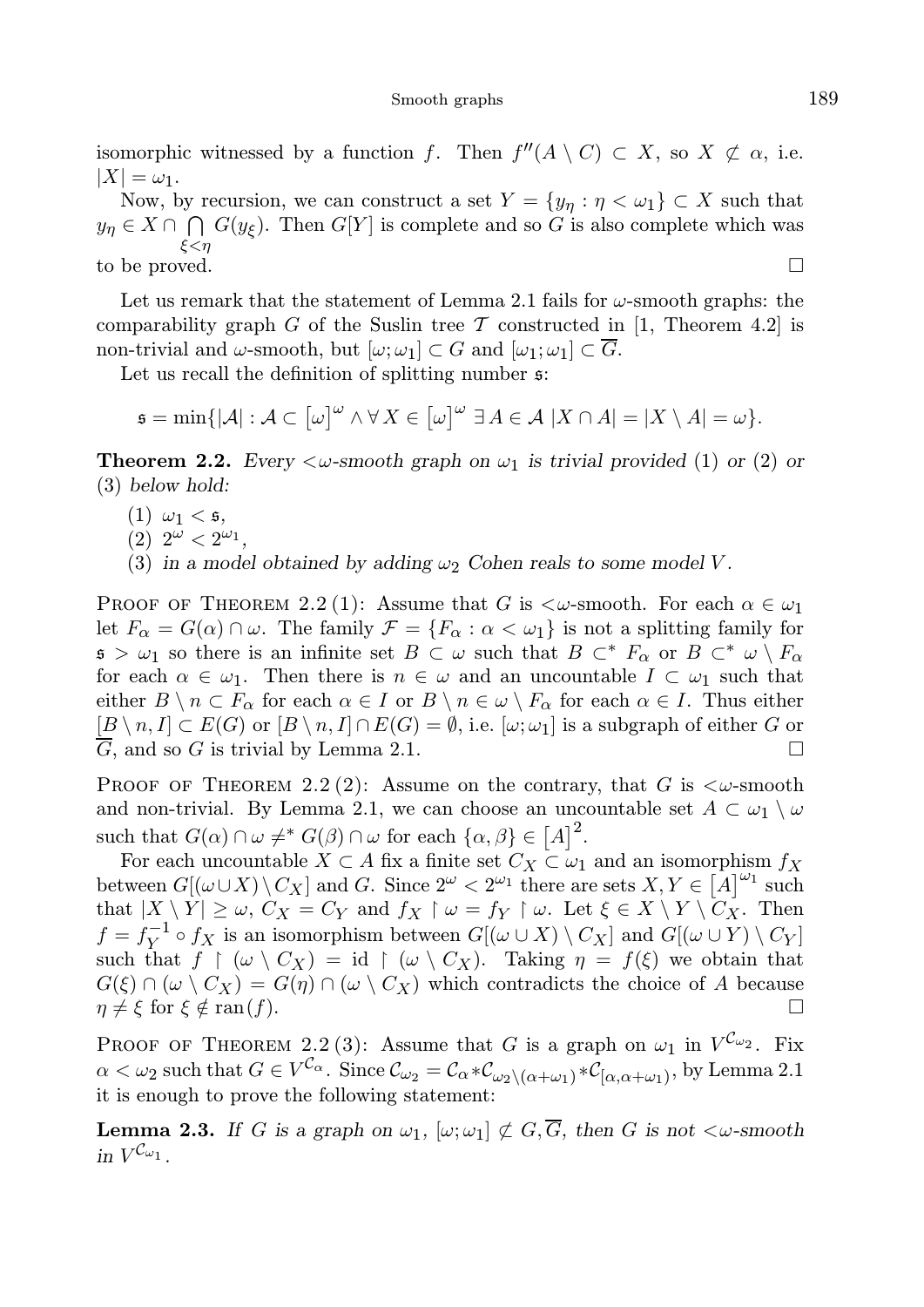PROOF OF LEMMA 2.3: Applying Lemma 2.1, we can find an uncountable  $A \subset$  $\omega_1 \setminus \omega$  such that  $G(\alpha) \cap \omega \neq^* G(\beta) \cap \omega$  for each  $\{\alpha, \beta\} \in [A]^2$ . If G is the  $\mathcal{C}_{\omega_1}$ -generic filter over V, let  $X = {\alpha \in A : \exists p \in \mathcal{G} \ p(\alpha) = 1}.$  We show that

$$
1_{\mathcal{C}_{\omega_1}} \longmapsto \text{``} G \text{ and } G[(\omega \cup \dot{X}) \setminus Y] \text{ are not isomorphic}
$$

for any 
$$
Y \in [\omega_1]^{<\omega}
$$
. "

Assume on the contrary that  $p \in C_{\omega_1}$ ,  $Y \in [\omega_1]^{<\omega}$  and  $\dot{f}$  is a  $C_{\omega_1}$ -name of a function such that

 $p \longmapsto$  " $\dot{f}$  is an isomorphism between G and  $G[(\omega \cup \dot{X}) \setminus Y]^n$ .

Fix  $\omega \leq \nu < \omega_1$  such that  $dom(p) \cup Y \subset \nu$ ,  $p \longmapsto "j''\nu = ((\omega \cup \dot{X}) \setminus Y) \cap \nu$ " and  $p \longmapsto$  " $f \upharpoonright \nu \in V[\mathcal{G} \upharpoonright \nu]$ ." From now on we work in  $V[\mathcal{G} \upharpoonright \nu]$ . Let  $h = f \upharpoonright \nu$  and  $B = h^{-1}(\omega \setminus Y)$ . Since  $G(\alpha) \cap \omega \neq^* G(\beta) \cap \omega$  for each  $\{\alpha, \beta\} \in [A]^2$  it follows that if  $\{\zeta, \xi\} \in [\omega_1 \setminus \nu]^2$ , then  $G(\zeta) \cap B \neq^* G(\xi) \cap B$ . Thus for each  $\xi \in \omega_1 \setminus \nu$ we have

$$
f(\xi) = \alpha \quad \text{iff} \quad h''(G(\xi) \cap B) =^* (G(\alpha) \cap \omega).
$$

Hence  $f \restriction (\omega_1 \setminus \nu)$  can be defined in  $V[\mathcal{G} \restriction \nu]$  and so  $X \setminus \nu \in V[\mathcal{G} \restriction \nu]$ , which is impossible by the choice of  $X$ .

The proof of Theorem 2.2 is complete.

The following theorem claims that if CH holds in the ground model, then the statement of Lemma 2.3 can be strengthened: we can find a set in the ground model witnessing that G is not  $\langle \omega$ -smooth in  $V^{\mathcal{C}_{\omega_1}}$ .

**Theorem 2.4.** If CH holds and G is a graph on  $\omega_1$  such that  $[\omega; \omega_1] \not\subset G$ ,  $\overline{G}$ , then there is an uncountable subset X of  $\omega_1$  such that

$$
V^{\mathcal{C}_{\omega_1}} \models \text{``G is not isomorphic to } G[X \setminus Y] \text{ for any } Y \in [\omega_1]^{\omega_1} \text{''}.
$$

The proof is quite long and technical, so we omit it.

#### 3. Generic construction of a non-trivial  $\langle \omega\text{-smooth graph} \rangle$

**Theorem 3.1.** If  $2^{\omega_1} = \omega_2$ , then there is a c.c.c poset P of size  $\omega_2$  such that

$$
V^P \models \text{ there is a non-trivial, } \langle \omega\text{-smooth graph } G \text{ on } \omega_1.
$$

PROOF: We construct  $P = C * P'$  in two steps: in the first step, forcing with  $\mathcal{C} = \text{Fn}(\omega_1, 2; \omega)$ , we add  $\omega_1$ -many Cohen reals to V to introduce our desired graph G. Then, in the second step, we add many isomorphisms between certain subgraphs of G to  $V^{\mathcal{C}}$  to guarantee  $\lt \omega$ -smoothness of G in  $V^{\mathcal{C}*P'}$ .

$$
\Box
$$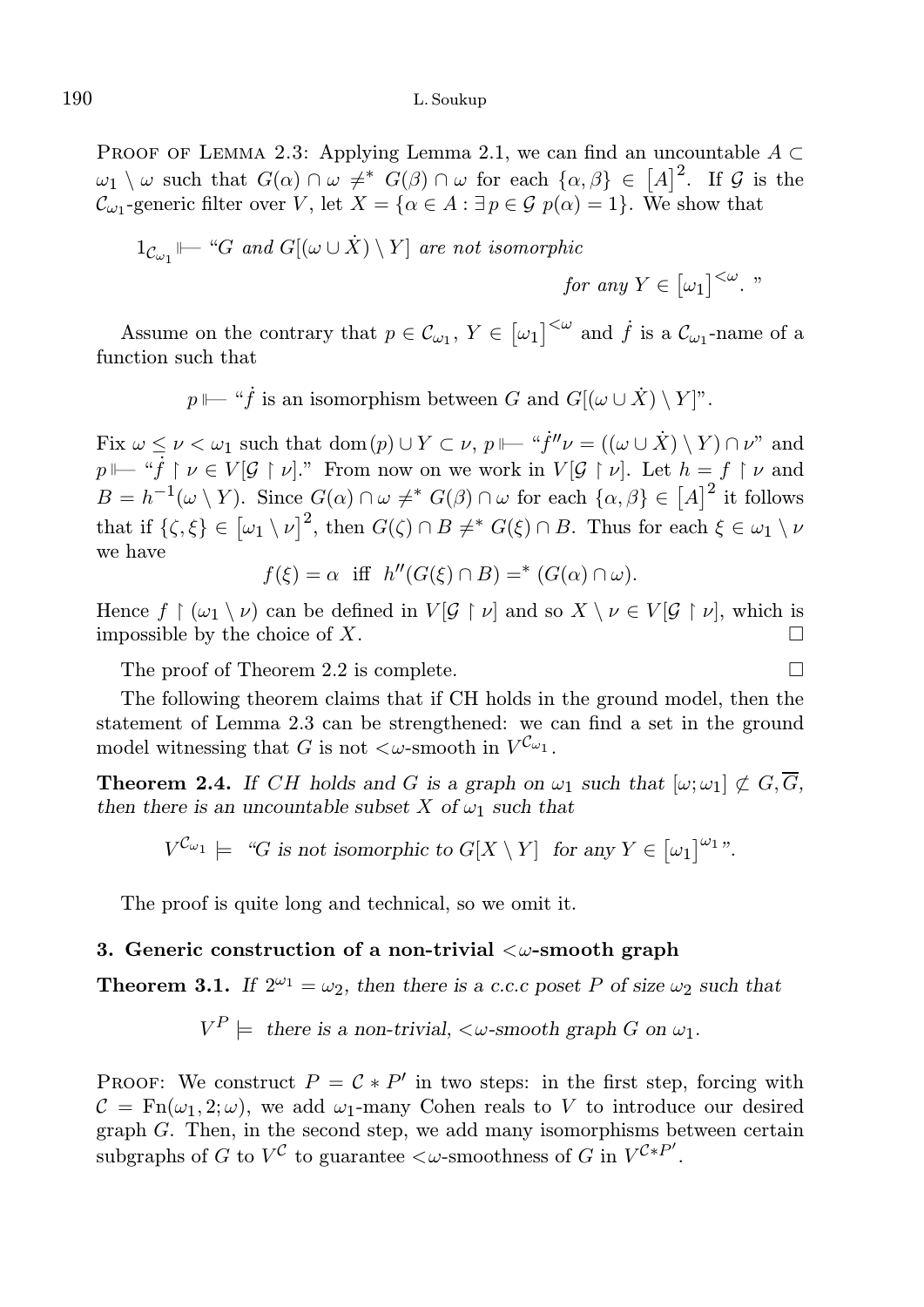To simplify our notation we take  $C = \text{Fn}([\omega_1]^2, 2; \omega)$  and define the graph G on  $\omega_1$  in  $V[\mathcal{G}]$ , where  $\mathcal G$  is the C-generic filter over V, in the straightforward way:

$$
\{\alpha,\beta\} \in E(G) \quad \text{iff} \quad \exists \, p \in \mathcal{G} \, p(\{\alpha,\beta\}) = 1.
$$

If  $c \in \mathcal{C}$  let supp  $c = \bigcup$  dom c and  $G^c = \langle \text{supp } c, c^{-1}\lbrace 1 \rbrace \rangle$ . Let us remark that if  $c, c' \in \mathcal{C}$ ,  $c \leq c'$  and dom  $c' = [\text{supp } c']^2$ , then  $G^{c'}$  is a spanned subgraph of  $G^c$ .

To obtain  $P' = P_{\omega_2}$  we carry out a finite support iteration of c.c.c posets

$$
\langle P_{\alpha} : \alpha \leq \omega_2, Q_{\alpha} : \alpha < \omega_2 \rangle
$$

in the following way: in the  $\alpha^{\text{th}}$  step, we pick an uncountable subset  $X_{\alpha}$  of  $\omega_1$  in the intermediate model  $V^{\mathcal{C} * P_{\alpha}}$  and then we try to find a finite set  $Y_{\alpha}$  and c.c.c poset  $Q_{\alpha}$  such that

$$
V^{\mathcal{C} * P_{\alpha} * Q_{\alpha}} \models \text{``}G \text{ and } G[X_{\alpha} \setminus Y_{\alpha}] \text{ are isomorphic}
$$

witnessed by a function  $f_{\alpha}$ ."

The poset  $Q_{\alpha}$  will consist of certain isomorphisms between finite subgraphs of G and  $G[X_\alpha \ Y_\alpha]$ , ordered by the reverse inclusion. In other words, we force with certain finite approximations of an isomorphism between G and  $G[X_\alpha \setminus Y_\alpha]$ .

The problem is the right choice of  $Q_{\alpha}$  because we should meet two contradictory requirements. First, the poset  $Q_{\alpha}$  should satisfy c.c.c and forcing with  $Q_{\alpha}$  cannot introduce an uncountable empty or complete subgraph of G, therefore  $Q_{\alpha}$  cannot contain too many elements. On the other hand, to guarantee that a  $Q_{\alpha}$ -generic filter gives an isomorphism between G and  $G[X_\alpha \setminus Y_\alpha]$  we need some density arguments, i.e. certain subsets of  $Q_{\alpha}$  should be dense in  $Q_{\alpha}$ , which involves that  $Q_{\alpha}$  cannot be too small. As it turns out, it will be quite easy to meet the first requirement, the hard part of the proof is how to cope with the second one.

Now assume that  $P_{\alpha}$  is constructed and let us see the induction step.

First, using a bookkeeping function, we pick the set  $X_{\alpha} \in [\omega_1]^{\omega_1} \cap V^{C*P_{\alpha}}$  in such a way that

(\*) 
$$
\{X_{\alpha} : \alpha < \omega_2\} = [\omega_1]^{\omega_1} \cap V^{\mathcal{C}*P_{\omega_2}}.
$$

To construct the poset  $Q_{\alpha}$  we need the following induction hypotheses. To formulate it we use two notions. A graph  $G$  is *strongly non-trivial* provided that each uncountable family of pairwise disjoint, finite subsets of  $V(G)$  contains four distinct elements, a, b, c, d such that  $[a, b] \subset E(G)$  and  $[c, d] \cap E(G) = \emptyset$ . If G is a graph, a set  $A \subset V(G)$  is called *dense in* G iff for each pair B and B' of disjoint finite subsets of  $V(G)$  there is  $\alpha \in A$  such that  $G(\alpha) \supset B$  and  $G(\alpha) \cap B' = \emptyset$ .

## Induction hypothesis.

- (I)  $V^{\mathcal{C} * P_{\alpha}} \models "G \text{ is strongly non-trivial",}$
- (II)  $V^{\mathcal{C}*P_{\alpha}} \models \text{``}\forall X \in [\omega_1]^{\omega_1} \exists Y \in [X]^{<\omega} \forall \delta < \omega_1 \exists A \in [X \setminus \delta]^{\omega} A$  is dense in  $G[X \setminus Y]$ ".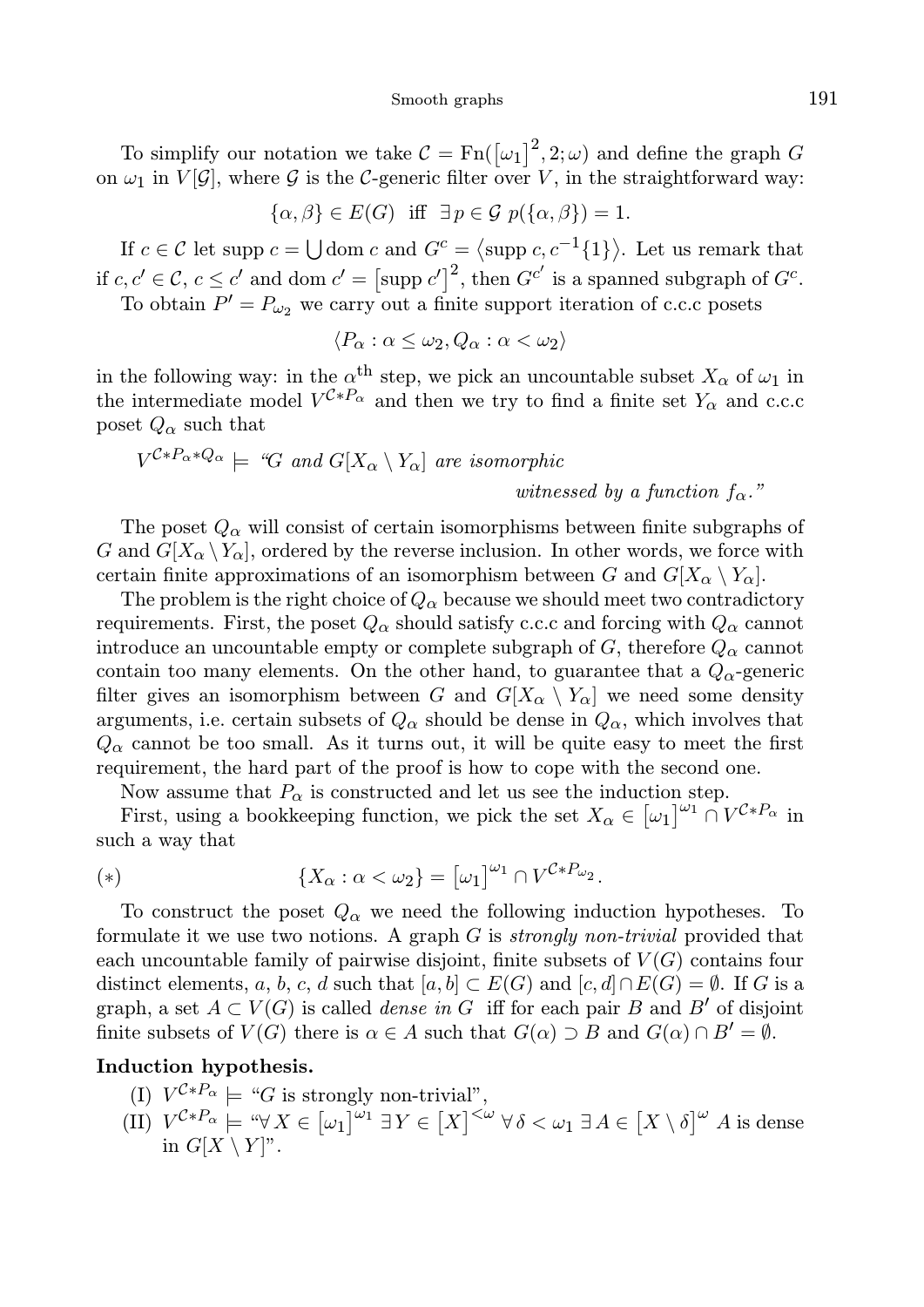The preservation of the induction hypotheses (I) and (II) during the iteration will be verified later in Lemmas 3.5 and 3.9.

We continue the construction of the poset  $Q_{\alpha}$ . Using (II) fix  $Y_{\alpha} \in [X_{\alpha}]^{\langle \omega \rangle}$ and pairwise disjoint countable subsets  $\{D_{\xi} : \xi < \omega_1\}$  of  $X_{\alpha} \setminus Y_{\alpha}$  which are dense in  $G[X_\alpha \setminus Y_\alpha]$ .

Let us recall that for each  $\beta < \alpha$  in the  $\beta^{\text{th}}$  step we already constructed an isomorphism  $f_\beta$  between G and  $G[X_\beta \setminus Y_\beta]$ . For each  $\beta < \alpha$  the set  $C_\beta = \{v <$  $\omega_1 : f_\beta'' \nu \subset \nu$  is clearly club and  $C_\beta$  belongs to  $V^{\mathcal{C} * P_\beta * Q_\beta} \subset V^{\mathcal{C} * P_\alpha}$ . Since  $P_\alpha$ satisfies c.c.c and  $|\alpha| < 2^{\omega_1} = \omega_2$ , there is a club set  $C \subset \omega_1$  even in V such that  $|C \setminus C_\beta| \leq \omega$  for each  $\beta < \alpha$ .

The club set  $C = \{ \gamma_{\nu} : \nu < \omega_1 \}$  gives a natural partition  $\mathcal{A}_{\alpha} = \{ A_{\nu}^{\alpha} : \nu < \omega_1 \}$ of  $\omega_1$  into countable pieces: let  $A_{\nu}^{\alpha} = [\gamma_{\nu}, \gamma_{\nu+1})$  for  $\nu < \omega_1$ . We can thin out C to contain only limit ordinals and in this case every  $A^{\alpha}_{\nu}$  is infinite. Define the map  $\mathrm{rk}_\alpha: \omega_1 \to \omega_1$  by the formula  $\xi \in A_{\mathrm{rk}_\alpha(\xi)}^\alpha$ .

If  $\beta < \alpha$ , then  $|C \setminus C_{\beta}| \leq \omega$  and so all but countably many  $A_{\nu}^{\alpha}$ 's are  $f_{\beta}$ -closed. By shrinking C we can assume every  $A_{\eta}^{\alpha}$  contains some  $D_{\xi}$  and so

(i)  $A_{\eta}^{\alpha} \cap (X_{\alpha} \setminus Y_{\alpha})$  is dense in  $G[X_{\alpha} \setminus Y_{\alpha}]$ .

Since  $A_{\eta}^{\alpha} \in V$  and infinite, it follows

(ii)  $A_{\eta}^{\alpha}$  is dense in G.

For  $\eta < \omega_1$  let  $O_\eta = [\omega \eta, \omega \eta + \omega]$  and  $B_\eta^\alpha = \bigcup \{ A_\eta^\alpha : \nu \in O_\eta \}$ . Put  $B_\alpha =$  $\langle B^\alpha_\eta : \eta < \omega_1 \rangle.$ 

Given two sets Z and W, denote by  $\text{Bij}_{p}(Z, W)$  the family of bijections between finite subsets of  $Z$  and  $W$ .

If  $p \in \text{Bij}_{\text{p}}(\omega_1, X \setminus Y)$ , a sequence  $\vec{x} = \langle x_0, x_1, \ldots, x_n, \rangle$  of countable ordinals is a p-loop iff  $n \geq 1$ ,  $x_0 = x_n$  and there is a sequence  $\langle k_0, \ldots, k_{n-1} \rangle \in {\binom{n}{-1}, +1}$ such that

(iii)  $\operatorname{rk}_{\alpha}(x_{i+1}) = \operatorname{rk}_{\alpha}(p^{k_i}(x_i))$  for each  $i < n$ ,

(iv) there is no  $i < n$  such that  $\{k_i, k_{i+1}\} = \{-1, +1\}, x_{i+1} = p^{k_i}(x_i)$  and  $x_{i+2} = p^{k_{i+1}}(x_{i+1}).$ 

We say that  $p$  is *loop-free* if there is no  $p$ -loop.

Now we are in the position to define the poset  $Q_{\alpha}$ . We put a finite function  $p \in \text{Iso}_{\text{p}}(G, G[X_\alpha \setminus Y_\alpha])$  into  $Q_\alpha$  iff

- (v)  $p''B_{\eta} \subset B_{\eta}$  for each  $\eta < \omega_1$ ,
- (vi)  $p$  is loop-free.

As promised,  $Q_{\alpha}$  is ordered by the reverse inclusion:  $Q_{\alpha} = \langle Q_{\alpha}, \supseteq \rangle$ .

Let us recall that supp  $p = \text{dom}(p) \cup \text{ran}(p)$  for  $p \in Q_{\alpha}$ .

We need to show that  $Q_{\alpha}$  satisfies c.c.c and a  $Q_{\alpha}$ -generic filter gives an isomorphism between G and  $G[X_\alpha \ Y_\alpha]$ . First we prove an auxiliary lemma.

**Lemma 3.2.** If  $p, q \in \text{Bij}_p(\omega_1, \omega_1)$ ,  $\text{rk}_{\alpha}''$  supp  $p \cap \text{rk}_{\alpha}''$  supp  $q = \emptyset$  and  $\vec{x} =$  $\langle x_0, \ldots, x_n \rangle$  is a  $(p \cup q)$ -loop, then  $\vec{x}$  is either a p-loop or a q-loop.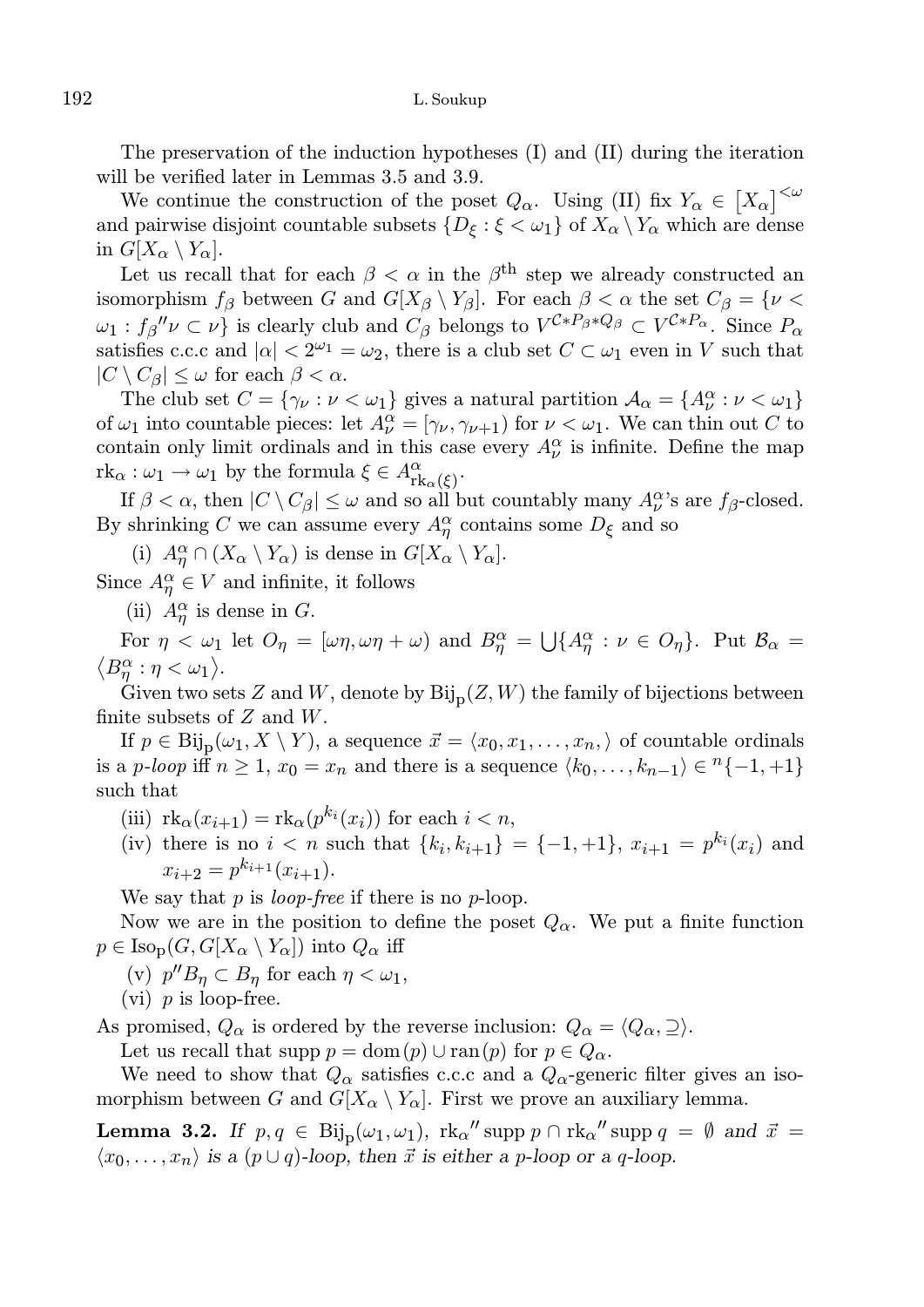PROOF: Assume that  $x_0 \in \text{supp } p$ . Then  $x_0 \notin \text{supp } q$ , so  $\text{rk}_\alpha(x_1) = \text{rk}_\alpha(p^{k_0}(x_0))$ for some  $k_0 \in \{-1, +1\}$ . Since  $p^{k_0}(x_0) \in \text{supp } p$  we have  $\text{rk}_\alpha(x_1) = \text{rk}_\alpha(p^{k_0}(x_0))$  $\notin$  rk<sub>a</sub>" supp q and so  $x_1 \notin$  supp q. Repeating this argument we yield  $\{x_0, \ldots, x_n\}$  $\subset$  supp p \ supp q and so  $\vec{x}$  is a p-loop.

**Lemma 3.3.**  $Q_{\alpha}$  satisfies c.c.c.

PROOF: We work in  $V^{C*P_\alpha}$ . Assume that  $\{q_\xi:\xi<\omega_1\}\subset Q_\alpha$ ,  $c_\xi=\text{supp }q_\xi$  and  $r_{\xi} = \text{rk}_{\alpha}'' c_{\xi}$ . Applying standard  $\Delta$ -system and counting arguments we can find  $I \in [\omega_1]^{\omega_1}$  such that

- (1)  $\{c_{\xi} : \xi \in I\}$  forms a  $\Delta$ -system with kernel c,
- (2)  $\{r_{\xi}:\xi\in I\}$  forms a  $\Delta$ -system with kernel r,
- (3)  $rk_{\alpha}^{\ \ \ \prime\prime}c=r,$
- (4)  $\operatorname{rk}_{\alpha}''(c_{\xi} \setminus c) = r_{\xi} \setminus r$  for each  $\xi \in I$ ,
- (5)  $q_{\xi} \restriction c = q'$  for each  $\xi \in I$ .

Since G is strongly non-trivial in  $V^{\mathcal{C} * P_{\alpha}}$  by the induction hypothesis (I), there is  $\{\xi, \zeta\} \in [I]^2$  such that  $[c_{\xi} \setminus c, c_{\zeta} \setminus c] \subset E(G)$ . We show that  $q = q_{\xi} \cup q_{\zeta} \in Q_{\alpha}$ . Clearly  $q \in \text{Iso}_{\text{p}}(G, G[X_\alpha \setminus Y_\alpha])$  and q satisfies (v). Since  $q = q' \cup (q_\xi \setminus q') \cup (q_\zeta \setminus q')$ and the sets  $\text{rk}_{\alpha}''q'$ ,  $\text{rk}_{\alpha}''(q_{\xi} \setminus q')$  and  $\text{rk}_{\alpha}''(q_{\zeta} \setminus q')$  are pairwise disjoint we have that q satisfies (vi) as well by Lemma 3.2.

If  $\mathcal{G}^{Q_{\alpha}}$  is the  $Q_{\alpha}$ -generic filter over  $V^{\mathcal{C}*P_{\alpha}}$  let  $f_{\alpha} = \bigcup \{q : q \in \mathcal{G}^{Q_{\alpha}}\}.$ 

**Lemma 3.4.**  $V^{C*P_{\alpha}*Q_{\alpha}} \models \text{``}f_{\alpha} \text{ is an isomorphism between } G \text{ and } G[X_{\alpha} \setminus Y_{\alpha}].$ "

PROOF: We need to prove that dom $(f_{\alpha}) = \omega_1$  and ran $(f_{\alpha}) = X_{\alpha} \setminus Y_{\alpha}$  which follows if for each  $\nu \in \omega_1$  and  $\mu \in X \setminus Y$  both

$$
D_{\nu} = \{q \in Q_{\alpha} : \nu \in \text{dom } q\}
$$

and

$$
R_{\mu} = \{q \in Q_{\alpha} : \mu \in \text{ran } q\}
$$

are dense in  $Q_{\alpha}$ . Fix  $q \in Q_{\alpha}$ . Write  $\text{rk}_{\alpha}(\nu) = \omega \eta + n$ . Pick  $\omega \eta \leq \zeta < \omega \eta + \omega$ such that  $(\text{supp } q) \cap A^{\alpha}_{\zeta} = \emptyset$ . Since  $A^{\alpha}_{\zeta} \cap (\overline{X}_{\alpha} \setminus Y_{\alpha})$  is dense in  $G[X_{\alpha} \setminus Y_{\alpha}]$  we can find  $\nu' \in A_{\zeta}^{\alpha} \cap (X_{\alpha} \setminus Y_{\alpha})$  such that  $\{\nu', q(\xi)\} \in E(G)$  iff  $\{\nu, \xi\} \in E(G)$  for each  $\xi \in \text{dom } q.$  Let  $q' = q \cup \{ \langle \nu, \nu' \rangle \}.$  By the choice of  $\zeta', \text{rk}_{\alpha}(\nu') = \zeta \notin \text{rk}_{\alpha}''(\text{supp } q),$ so this extension of q cannot introduce a  $q'$ -loop, i.e.  $q' \in Q_\alpha$ . Thus  $q' \in D_\nu$  and  $q' \leq q$  which was to be proved. The density of  $R_{\mu}$  can be verified by a similar argument using the density of  $A^{\alpha}_{\zeta}$  in G.

The induction step is complete so the theorem is proved provided we can verify the induction hypotheses (I) and (II) in every  $V^{\mathcal{C} * P_{\gamma}}$ . First we deal with (I) because it is fairly easy. Checking (II) is the crux of our proof.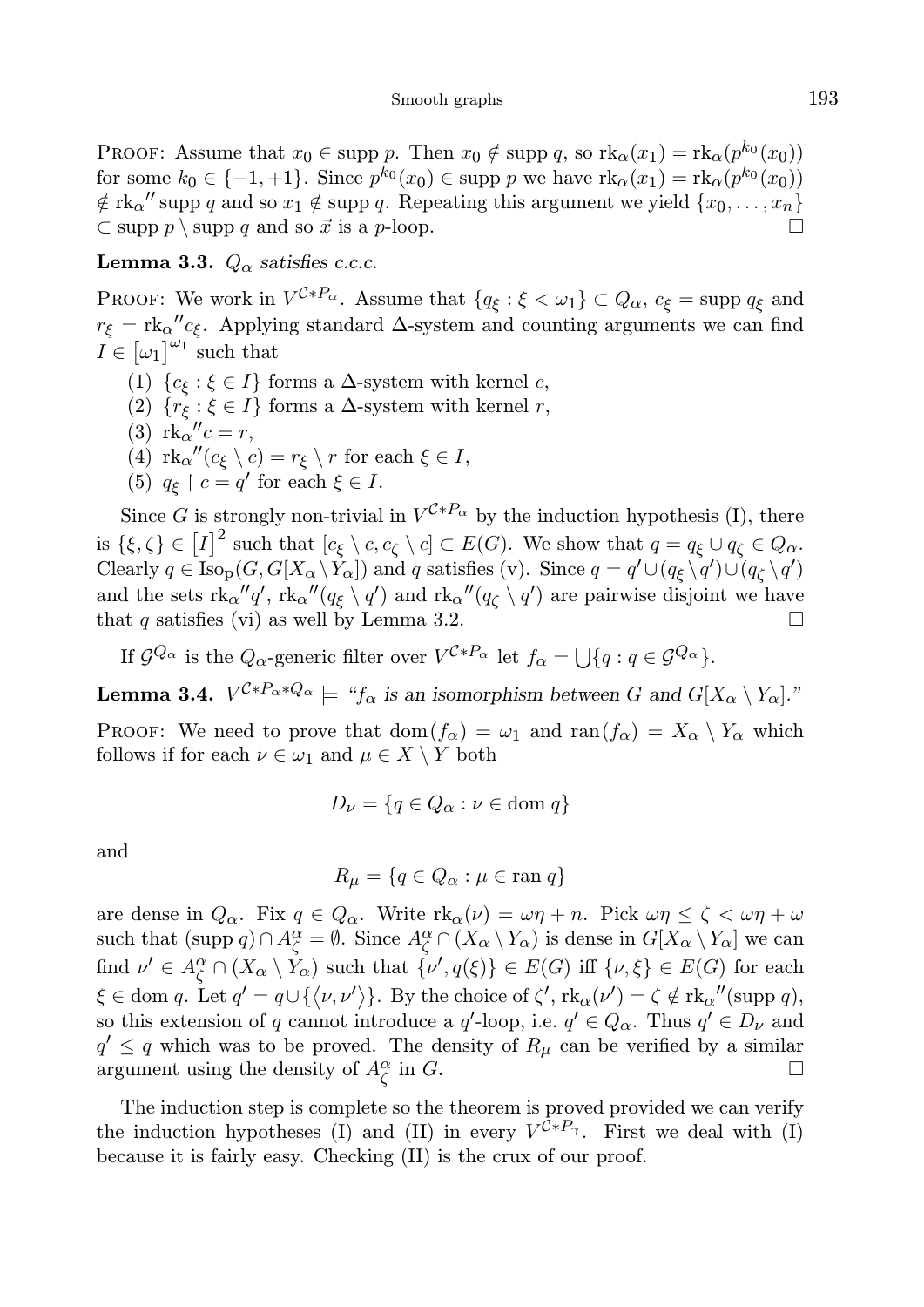**Lemma 3.5.** The induction hypothesis  $(I)$  holds, i.e. G is strongly non-trivial in every  $V^{\mathcal{C}*P_{\alpha}}$ .

PROOF: First remark that G is clearly strongly non-trivial in  $V^{\mathcal{C}}$ . By [1, Lemma 4.10] we can assume that  $\alpha = \gamma + 1$  and G is strongly non-trivial in  $V^{C*P_{\gamma}}$ . Working in  $V^{C*P_{\alpha}}$  assume that  $q \longmapsto {\text{``}} \{x_{\xi} : \xi < \omega_1\}$  are pairwise disjoint, finite subsets of  $\omega_1$ ." For each  $\xi < \omega_1$  pick a condition  $q_{\xi} \leq q$  and a finite subset  $x_{\xi}$  of  $\omega_1$  such that  $q_{\xi} \Vdash$  " $\dot{x}_{\xi} = x_{\xi}$ ". Since  $Q_{\gamma}$  satisfies c.c.c, we can assume that the sets  $x<sub>f</sub>$  are pairwise disjoint.

We can also assume that  $x_{\xi} \subset \text{dom } q_{\xi}$  because in Lemma 3.4 we showed that the sets  $D_{\nu}$  are dense in  $Q_{\gamma}$ .

From now on we can argue as in Lemma 3.3. Let  $c_{\xi} = \text{supp } q_{\xi}$  and  $r_{\xi} = \text{rk}_{\gamma}'' c_{\xi}$ . We can find  $I \in [\omega_1]^{\omega_1}$  such that  $\{c_{\xi} : \xi \in \}$  forms a  $\Delta$ -system with kernel c and  ${r_\xi : \xi \in I}$  forms a  $\Delta$ -system with kernel r, moreover  $\operatorname{rk}_{\gamma}^{\prime\prime}c = r$ ,  $\operatorname{rk}_{\gamma}^{\prime\prime\prime}(c_\xi \setminus c) =$  $r_{\xi} \setminus r, q_{\xi} \restriction c$  is independent from  $\xi$  and  $x_{\xi} \subset c_{\xi} \setminus c$  for each  $\xi \in I$ . Write  $c'_{\xi} = c_{\xi} \setminus c$ ,  $q'_\xi = q_\xi \restriction c'_\xi, r'_\xi = r_\xi \setminus r \text{ and } q' = q_\xi \restriction c.$ 

Since G is strongly non-trivial in  $V^{C*P_{\xi}}$  there are  $\xi_0, \xi_1, \zeta_0, \zeta_1 \in I$  such that  $[c'_{\xi_0},c'_{\zeta_0}]\subset E(G)\text{ and } [c'_{\xi_1},c'_{\zeta_1}]\cap E(G)=\emptyset. \text{ Then } q^i=q_{\xi_i}\cup q_{\zeta_i}\in \text{Iso}_\text{p}(G,G[X\setminus Y])$ and  $q^i$  clearly satisfies (v). Since  $q^i = q' \cup q'_{\xi_i} \cup q'_{\zeta_i}$  and the sets  $\text{rk}_\gamma''q', \text{rk}_{\gamma}''q'_{\xi_i}$  and  $\text{rk}_{\gamma}''q'_{\zeta_i}$  are pairwise disjoint we have that  $q^i$  satisfies (vi) as well by Lemma 3.2. Thus

$$
q^{0} \longmapsto [\dot{x}_{\xi_{0}}, \dot{x}_{\zeta_{0}}] \subset E(G)
$$
  

$$
{}^{1} \longmapsto [\dot{x}_{\zeta} \dot{x}_{\zeta}] \cap E(G) =
$$

and

$$
q^1 \longmapsto [\dot{x}_{\xi_1}, \dot{x}_{\zeta_1}] \cap E(G) = \emptyset.
$$

 $\Box$ 

Now we start to work on (II).

**Definition 3.6.** Assume that  $H$  is a family of functions, dom(h)∪ran (h) ⊂  $\omega_1$  for each  $h \in \mathcal{H}$ . A sequence  $\vec{x} = \langle x_0, x_1, \ldots, x_n \rangle \in \infty$  is called an  $\mathcal{H}$ -loop if  $n \geq 1$ ,  $x_0 = x_n$ , and there are sequences  $\langle h_0, \ldots, h_{n-1} \rangle \in {}^{n} \mathcal{H}$  and  $\langle k_0, \ldots, k_{n-1} \rangle \in$  $n\{-1, +1\}$  such that

(vii)  $h_i^{k_i}(x_i) = x_{i+1}$  for each  $i < n$ ,

(viii) there is no  $i < n - 1$  such that  $h_i = h_{i+1}$  and  $\{k_i, k_{i+1}\} = \{-1, +1\}.$ 

Let  $Z \subset \omega_1$ . We say that H acts loop-free on Z if

- (ix) Z is h-closed for each  $h \in \mathcal{H}$ ,
- $(x)$  Z does not contain any  $H$ -loop.

**Definition 3.7.** A condition  $p = \langle c, q \rangle \in C * P_{\alpha}$  is called *determined* iff

- (1) q is a function, dom $(q) \in [\omega_1]^{<\omega}$ ,
- (2)  $q(\eta)$  is a function for each  $\eta \in \text{dom}(q)$ ,
- (3)  $\bigcup \{\text{supp } q(\eta) : \eta \in \text{dom}(q)\} \subset \text{supp } c,$
- (4) dom(c) =  $[\text{supp } c]^2$ .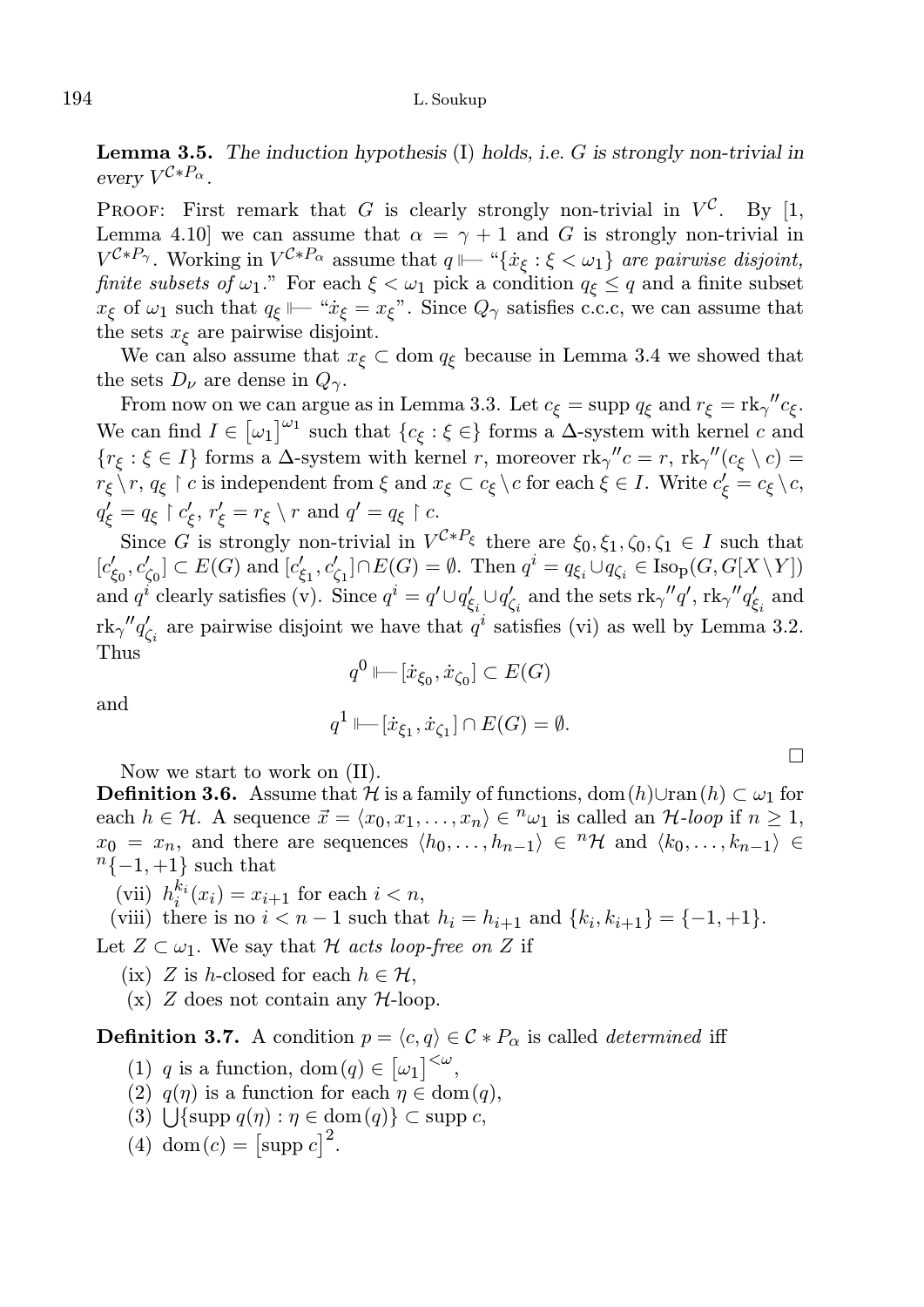The determined conditions are dense in  $\mathcal{C} * P_{\alpha}$ .

**Lemma 3.8.** In  $V^{\mathcal{C}*P_{\alpha}}$  for each  $J \in [\alpha]^{<\omega}$  there is  $\mu < \omega_1$  such that  $\{f_{\xi} : \xi \in J\}$ acts loop-free on  $\omega_1 \setminus \mu$ .

PROOF: We work in  $V[\mathcal{G}]$ , where  $\mathcal{G}$  is the  $C * P_{\alpha}$ -generic filter over V. The lemma will be proved by induction on max J. Let  $\zeta = \max J$  and  $J' = J \setminus {\zeta}$ . Using the inductive hypothesis fix  $\mu < \omega_1$  such that

- (a)  $\mu = \bigcup \{ B \in \mathcal{B}_{\zeta} : B \cap \mu \neq \emptyset \},\$
- (b) if  $A \in \mathcal{A}_{\zeta}$  and  $A \subset \omega_1 \setminus \mu$ , then A is  $f_{\xi}$ -closed for each  $\xi \in J'$ ,
- (c)  $\{f_{\xi} : \xi \in J'\}$  acts loop-free on  $\omega_1 \setminus \mu$ .

Assume on the contrary that  $\langle x_0, \ldots, x_n \rangle \in {}^{n+1}(\omega_1 \setminus \mu)$  is an  $\{f_{\xi} : \xi \in J\}$ -loop witnessed by the sequences  $\langle g_i : i \langle n \rangle \in {}^n \{ f_{\xi} : \xi \in J \}$  and  $\langle k_i : i \langle n \rangle \in {}^n \{-1, +1 \}$ . Let  $M = \{m \leq n : g_m = f_\zeta\}$ . By the induction hypothesis  $M \neq \emptyset$ . Write  $M = \{m_j : j < \ell\}, m_0 < \cdots < m_{\ell-1}.$  Let  $y_0 = x_{m_0}, y_1 = x_{m_1}, \ldots,$  $y_{\ell-1} = x_{m_{\ell-1}}$  and  $y_{\ell} = x_{m_0}$ . Pick a determined condition  $\langle c, q \rangle \in \mathcal{G}$  such that  $y_j, f_{\zeta}^{k m_j}$  $\mathcal{L}_{\zeta}^{(m,n)}(y_j) \in \text{dom}(q(\zeta)) \cap \text{ran}(q(\zeta))$  for each  $j < \ell$ . We claim that  $\langle y_j : j \leq \ell \rangle$  is a  $q(\zeta)$ -loop witnessed by the sequence  $\langle k_{m_j} : j < \ell \rangle$ , which contradicts the choice of  $Q_{\zeta}$ . Condition (iii) holds because  $\mathrm{rk}_{\zeta}(y_{j+1}) = \mathrm{rk}_{\zeta}(f_{\zeta}^{k_{m_j}})$  $\zeta^{(w_j)}(y_j)$  by (b). Assume on the contrary that (iv) fails, i.e. there is  $j < \ell$  such that  $\{k_{m_j}, k_{m_{j+1}}\} = \{-1, +1\},\$  $y_{j+1} = f_{\zeta}^{k_{m_j}}$  $\int_{\zeta}^{k_{m_j}} (y_j), \ y_{j+2} = f_{\zeta}^{k_{m_{j+1}}}$  $\zeta^{k m_{j+1}}(y_{j+1})$  and  $y_j = y_{j+2}$ . Since  $f_{\zeta}^{k m_j}$  $\zeta^{m_j}(y_j) =$  $f_{\zeta}^{k_{m_j}}$  $(x_{m_j}) = x_{m_j+1}$  and  $y_{j+1} = x_{m_{j+1}}$ , and so  $x_{m_j+1} = x_{m_{j+1}}$ , by (c) it follows that  $m_j + 1 = m_{j+1}$ . Similarly,  $m_{j+1} + 1 = m_{j+2}$ . Thus  $x_{m_j} = y_j$ ,  $x_{m_j+1} = y_{j+1}$  and  $x_{m_j+2} = y_{j+2}$ . So  $x_{m_j} = x_{m_j+2}$ ,  $g_{m_j} = g_{m_j+1} = f_{\zeta}$  and  $\{k_{m_j}, k_{m_j+1}\} = \{-1, +1\}$  which contradicts our assumption that  $\langle g_i : i < n \rangle$  and  $\langle k_i : i < n \rangle$  satisfied (viii).

**Lemma 3.9.** The induction hypothesis (II) holds in  $V^{C*P_{\alpha}}$ , i.e.  $V^{\mathcal{C}*P_{\alpha}} \models \text{``}\forall X \in [\omega_1]^{\omega_1} \exists Y \in [X]^{<\omega} \forall \delta < \omega_1 \exists A \in [X \setminus \delta]^{\omega}$  A is dense in  $G[X \setminus Y]$ ".

PROOF: Assume that

$$
1_{\mathcal{C} * P_{\alpha}} \longmapsto X = \{ \dot{x}_{\xi} : \xi < \omega_1 \} \in [\omega_1]^{\omega_1}.
$$

Pick determined conditions  $p_{\xi} = \langle c_{\xi}, q_{\xi} \rangle \in C * P_{\alpha}$  and  $x_{\xi} \in \omega_1$  such that  $p_{\xi} \models$ " $\dot{x}_{\xi} = x_{\xi}$ ". We can assume that  $x_{\xi} \in \text{supp } c_{\xi}$ . Write  $J_{\xi} = \text{dom } q_{\xi}$  and  $Z_{\xi} =$  $\text{supp}(c_{\xi}).$ 

Now there is  $K \in [\omega_1]^{\omega_1}$  such that the conditions  $\{p_{\xi} : \xi \in K\}$  are "*pairwise* twins", i.e.

- (1)  $\{Z_{\xi} : \xi \in K\}$  forms a  $\Delta$ -system with kernel  $Z$ ,
- (2)  $\{J_{\xi} : \xi \in K\}$  forms a  $\Delta$ -system with kernel  $J$ ,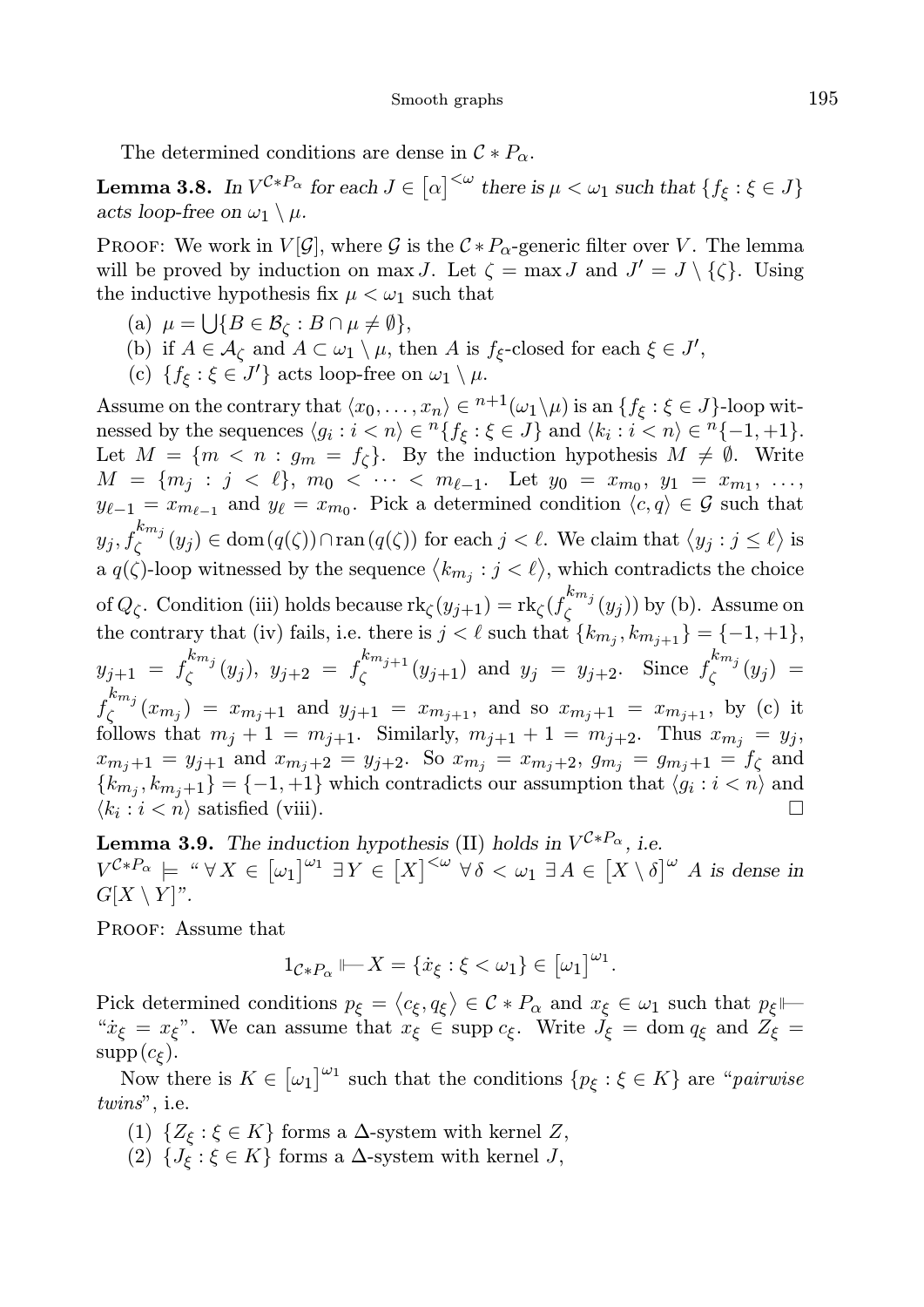### 196 L. Soukup

- (3)  $\max Z < \min(Z_{\xi} \setminus Z) < \max(Z_{\xi} \setminus Z) < \min(Z_{\xi'} \setminus Z)$  for  $\xi < \xi' \in K$ ,
- (4)  $|Z_{\xi}| = |Z_{\xi'}|$  for  $\{\xi, \xi'\}\in [K]^2$ ; denote by  $\varphi_{\xi, \xi'}$  the natural bijection between  $Z_{\xi}$  and  $Z_{\xi'}$ ,
- (5)  $c_{\xi'}((\{\varphi_{\xi,\xi'}(\nu),\varphi_{\xi,\xi'}(\nu')\})) = c_{\xi}(\{\nu,\nu'\})$  for  $\{\nu,\nu',\}\in [Z_{\xi}]^2$  and  $\{\xi,\xi'\}\in$  $[K]^2$ ,
- (6)  $q_{\xi'}(\eta) = {\{\langle \varphi_{\xi,\xi'}(\nu), \varphi_{\xi,\xi'}(\nu') \rangle : \langle \nu, \nu' \rangle \in q_{\xi}(\eta)\}}$  for  $\eta \in J$  and  $\{\xi, \xi'\}\in$  $[K]^2$ .

Since  $\mathcal{B}_{\eta}$  is a partition of  $\omega_1$  into countable pieces for  $\eta \in J$ , there is a club set  $C = {\gamma_{\nu} : \nu < \omega_1} \subset \omega_1$  in  $V^{C * P_{\alpha}}$  such that for each  $\eta \in J$  and  $\nu < \omega_1$  we have  $[\gamma_{\nu}, \gamma_{\nu+1}) = \bigcup \{ B \in \mathcal{B}_{\eta} : B \cap [\gamma_{\nu}, \gamma_{\nu+1}) \neq \emptyset \}.$ 

Since  $C * P_{\alpha}$  is c.c.c we can assume that  $C \in V$ .

By thinning out K we can assume that if  $\xi < \xi' \in K$ , then there is  $\gamma \in C$  such that  $\max(Z_{\xi} \setminus Z) < \gamma < \min(Z_{\xi'} \setminus Z)$ , moreover  $\max Z < \min C$ .

By Lemma 3.8 fix  $\mu \in C$  such that  $\delta \leq \mu$  and  $1_{\mathcal{C} * P_{\alpha}} \longmapsto {\text{``}} \{ f_{\eta} : \eta \in J \}$  acts loop-free on  $\omega_1 \setminus \mu$ ".

If  $\vec{E} = \langle \eta_0, \ldots, \eta_{n-1} \rangle \in {}^nJ$  and  $\vec{k} = \langle k_0, \ldots, k_{n-1} \rangle \in {}^n\{-1, +1\}$  for some  $n \in \omega$ , then let

$$
f_{\langle \vec{E}, \vec{k} \rangle} = f_{\eta_{n-1}}^{k_{n-1}} \circ \cdots \circ f_{\eta_0}^{k_0}.
$$

If  $p = \langle c, q \rangle$  is determined and  $J \subset \text{dom}(q)$  we define the q-approximation of  $f_{\langle \vec{E}, \vec{k} \rangle}$ ,  $f^{\dot{q}}_{\langle \vec{E}, \vec{k} \rangle}$ , in the natural way:

$$
f^q_{\langle \vec{E}, \vec{k} \rangle} = q(\eta_{n-1})^{k_{n-1}} \circ \cdots \circ q(\eta_0)^{k_0}.
$$

We say that  $f_{\langle \vec{E}, \vec{k} \rangle}$  is *irreducible* if there is no  $i < n - 1$  such that  $\eta_i = \eta_{i+1}$ and  $\{k_i, k_{i+1}\} = \{-1, +1\}.$ 

Let  $\xi \in K$  be arbitrary. An irreducible  $f_{\langle \vec{E}, \vec{k} \rangle}$  is active iff dom  $f_{\langle \vec{E}, \vec{k} \rangle}^{q_{\xi}} \cap$  $(Z_{\xi} \setminus Z) \neq \emptyset$ , i.e. there is a sequence  $\vec{x} = \langle x_0, \ldots, x_{n-1} \rangle \in {}^{n}(Z_{\xi} \setminus Z)$  such that  $x_{i+1} = q_{\xi}(\eta_i)^{k_i}(x_i)$  for  $i < n$ . Observe that the definition of activeness above does not depend on the choice  $\xi$  because the conditions  $\{\langle c_{\xi}, q_{\xi} \rangle : \xi \in K\}$  are pairwise twins.

We say that  $\vec{x}$  witnesses that  $f_{\langle \vec{E}, \vec{k} \rangle}$  is active.

Let  $K' \in [K]^{\omega}$ ,  $\dot{A} = \{ \langle p_{\xi}, x_{\xi} \rangle : \xi \in K' \}$  and  $\zeta \in K \setminus K'$ . Let  $r^* = \langle c^*, q^* \rangle \leq p_{\zeta}$ be a determined condition such that for each active  $f_{\langle \vec{E}, \vec{k} \rangle}$  and  $w \in Z$  the value ∗

$$
f_{\langle \vec{E}, \vec{k} \rangle}^{q^*}(w) \text{ is defined. Let}
$$
  

$$
Y = \{ f_{\langle \vec{E}, \vec{k} \rangle}^{r^*}(w) : f_{\langle \vec{E}, \vec{k} \rangle} \text{ is active and } w \in Z \}.
$$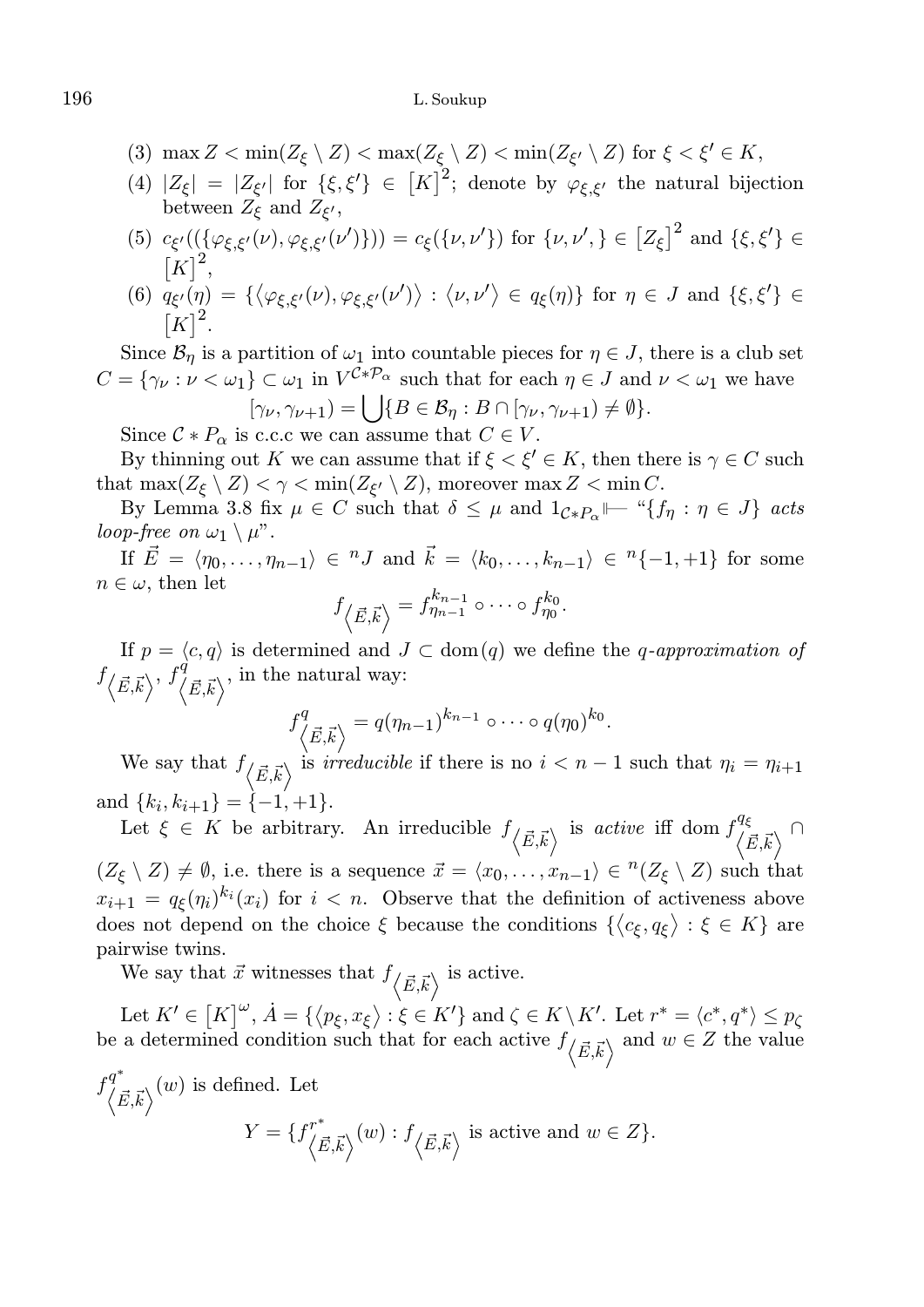### Claim. Y is finite.

PROOF OF THE CLAIM: Since  $\{f_n : \eta \in J\}$  acts loop-free on  $Z_{\zeta} \setminus Z$ , the elements of a witnessing sequence are pairwise different, so there are only finitely many of them and a witnessing sequence works only for one active  $f_{\langle \vec{E}, \vec{k} \rangle}$ . So there is only

finitely many active  $f_{\langle \vec{E}, \vec{k} \rangle}$ .

We show that

$$
\bullet) \qquad \qquad r^* \longmapsto \dot{A} \text{ is dense in } G[\omega_1 \setminus Y].
$$

which completes the proof of Lemma 3.9.

To verify (•) assume that  $r' \leq r^*$ ,  $r' = \langle c', q' \rangle$  is determined,  $B \in [\omega_1 \setminus Y]^{<\omega}$ and  $b \in {}^{B}2$ .

Pick  $\xi \in K$  such that  $\text{supp}(c') \cap \text{supp}(c_{\xi}) = Z$  and  $\text{dom}(q') \cap \text{dom}(q_{\xi}) = J$ . To prove (•), it is enough to construct a common extension  $p = \langle c, q \rangle$  of  $r' = \langle c', q' \rangle$ and  $p_{\xi} = \langle c_{\xi}, q_{\xi} \rangle$  such that  $c(x_{\xi}, \beta) = b(\beta)$  for each  $\beta \in B$ .

Let supp  $c =$  supp  $c' \cup$  supp  $c_{\xi}$ . Put dom  $q =$  dom  $q' \cup$  dom  $q_{\xi}$  and let

$$
q(\eta) = \begin{cases} q'(\eta) \cup q_{\xi}(\eta) & \text{if } \eta \in J, \\ q'(\eta) & \text{if } \eta \in \text{dom } q' \setminus J, \\ q_{\xi}(\eta) & \text{if } \eta \in \text{dom } q_{\xi} \setminus J. \end{cases}
$$

Put  $c^- = c' \cup c_{\xi}$ .

We should define  $c \supset c^-$  on the set

$$
E = \{ \{a, b\} : a \in Z_{\xi} \setminus Z, b \in \text{supp } c' \setminus Z \}
$$

such that every  $q(\eta)$  is a partial isomorphism of G, more precisely,  $q(\eta) \in$  $\text{Iso}_{\text{p}}(G^c, G^c)$ . To do so, observe that if we take

$$
E^+ = \{ \{a, b\} : a \in Z_{\xi} \setminus Z, b \in \text{supp } c' \}
$$

and for  $e \in E^+$  define  $a_e = e \cap (Z_\xi \setminus Z)$  and  $b_e = e \cap \text{supp } c'$ , then  $q(\eta) \in$  $\text{Iso}_{\text{p}}(G^c, G^c)$  if and only if (†) below holds:

$$
(\dagger) \quad \text{if } e = \{a_e, b_e\} \in E^+, \text{ then } c\{a_e, b_e\} = c\{q_\xi(\eta)(a_e), q'(\eta)(b_e)\}.
$$

Define an equivalence relation  $\equiv$  on  $E^+$ :  $e \equiv e'$  iff  $e = e'$  or there is an active  $f_{\langle \vec{E}, \vec{k} \rangle}$  such that  $a_{e'} = f_{\langle \vec{E}, \vec{k} \rangle}^{q_{\xi}}(a_e)$  and  $b_{e'} = f_{\langle \vec{E}, \vec{k} \rangle}^{q'}(b_e)$ .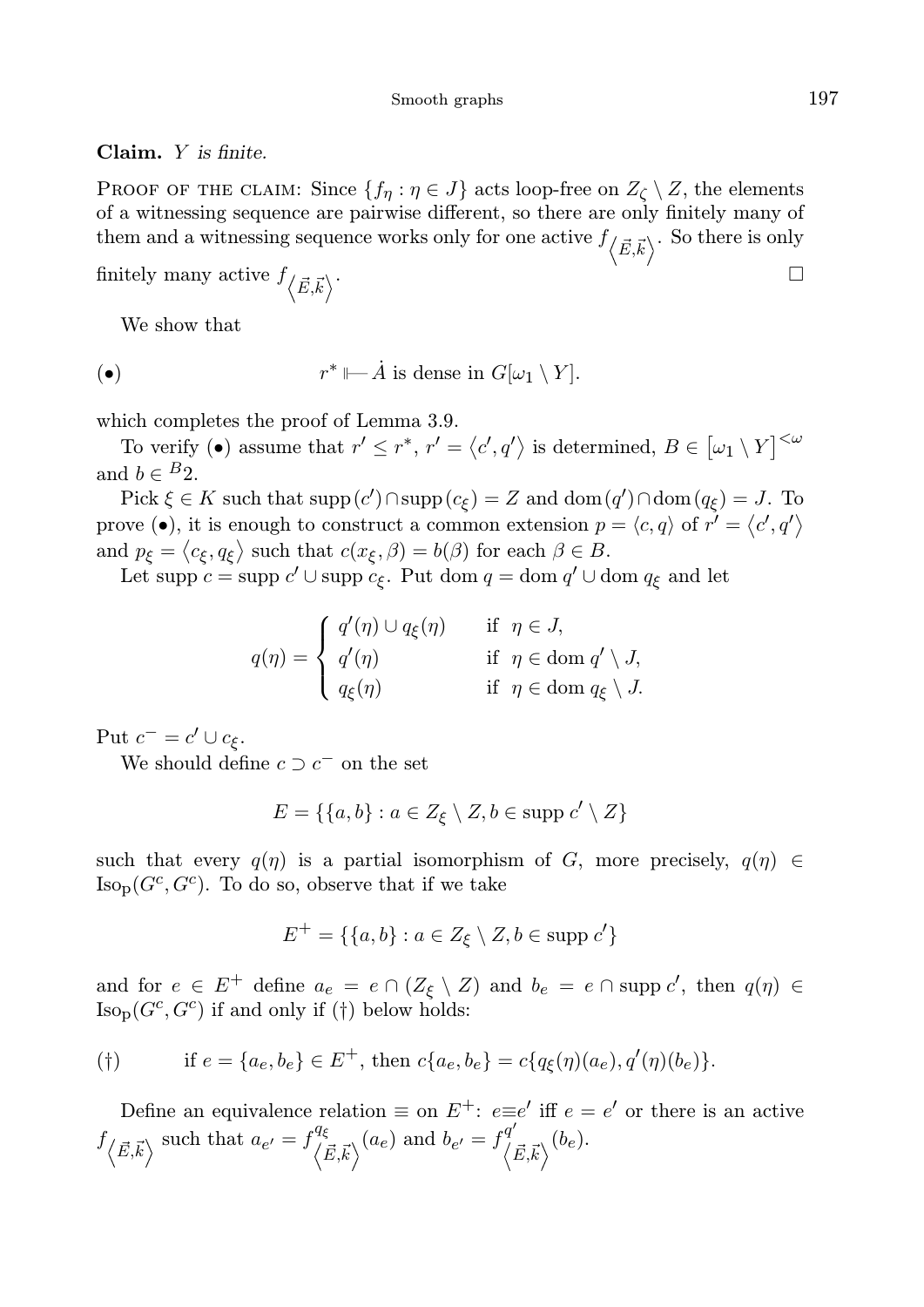Claim 3.9.1. If  $e \equiv e'$  and  $a_e = a_{e'}$ , then  $e = e'$ .

PROOF OF CLAIM 3.9.1: Assume  $e \equiv e'$  and  $b_e \neq b_{e'}$ . Then there is an active  $f_{\langle \vec{E}, \vec{k} \rangle}$  such that  $a_{e'} = f_{\langle \vec{E}, \vec{k} \rangle}^{q_{\xi}}(a_e)$  and  $b_{e'} = f_{\langle \vec{E}, \vec{k} \rangle}^{q'}(b_e)$ . Since  $1 \longmapsto {}^{q} \{f_{\eta} : \eta \in J\}$ acts freely on  $\omega_1 \setminus \mu$ " it follows that  $a_e \neq f_{(\vec{E}, \vec{k})}^{q'}(a_e)$  and so  $a_e \neq a_e$  $\Box$ 

**Claim 3.9.2.** *If*  $e, e' \in E^+ \cap \text{dom}(c^-)$  *and*  $e \equiv e'$ , *then*  $c^-(e) = c^-(e')$ *.* 

PROOF OF CLAIM 3.9.2: Fix an active  $f_{\langle \vec{E}, \vec{k} \rangle}$  such that  $a_{e'} = f_{\langle \vec{E}, \vec{k} \rangle}^{q_{\xi}}(a_e)$  and  $b_{e'} = f^{q'}_{(\vec{E}, \vec{k})}(b_e)$ . Since  $e, e' \in E^+ \cap \text{dom}(c^-)$  it follows that  $e, e' \in \text{dom}(c_{\xi})$  and so  $b_e, b_{e'} \in Z$ . If  $b_e \in \text{dom } f^{\mathcal{A}\xi}_{\langle \vec{E}, \vec{k} \rangle}$ , then  $b_{e'} = f^{\mathcal{A}\xi}_{\langle \vec{E}, \vec{k} \rangle}(b_e)$  and so  $c^-(e) = c_{\xi}(e) =$  $c_{\xi}(e') = c^-(e')$  because of  $p_{\xi} = \langle c_{\xi}, q_{\xi} \rangle \in C * P_{\alpha}$ . Unfortunately,  $b_e \in \text{dom } f_{\langle \vec{E}, \vec{k} \rangle}^{q_{\xi}}$ 

cannot be guaranteed, so we need an additional argument here.

Let  $\varphi = \varphi_{\xi,\zeta}$  be the function witnessing that  $p_{\xi}$  and  $p_{\zeta}$  are twins. Since  $f_{\langle \vec{E}, \vec{k} \rangle}$  is active and  $b_e \in Z$  it follows that  $f_{\langle \vec{E}, \vec{k} \rangle}^{q^*}(b_e)$  is defined and so  $f^{q^*}_{\langle \vec{E}, \vec{k} \rangle}(b_e) = b_{e'}$ . Put  $\underline{e} = \varphi''e$  and  $\underline{e}' = \varphi''e'$ . Since  $c^-(e) = c_{\xi}(e) = c_{\zeta}(\underline{e}) = c^*(\underline{e})$ and  $c^-(e') = c_\xi(e') = c_\xi(\underline{e}') = c^*(\underline{e}')$  it is enough to show that  $c^*(\underline{e}) = c^*(\underline{e}')$ .

First observe that  $b_{\underline{e}} = \varphi(b_e) = b_e$ ,  $b_{\underline{e'}} = \varphi(b_{e'}) = b_{e'}$  and so  $b_{\underline{e'}} = f_{\langle \vec{E}, \vec{k} \rangle}^{q^*}(b_{\underline{e}})$ . Moreover  $a_{\underline{e'}} = \varphi(a_{e'}) = \varphi(f_{\langle \vec{E}, \vec{k} \rangle}^{q_{\xi}}(a_e)) = f_{\langle \vec{E}, \vec{k} \rangle}^{q_{\zeta}}(\varphi(a_e)) = f_{\langle \vec{E}, \vec{k} \rangle}^{q_{\zeta}}(a_{\underline{e}}) =$  $f_{\langle \vec{E}, \vec{k} \rangle}^{q^*}(a_{\underline{e}})$ . Thus using  $r^* = \langle c^*, q^* \rangle \le \langle c_{\zeta}, q_{\zeta} \rangle$  we have

$$
c^*(a_{\underline{e}'},b_{\underline{e}'})=c^*(f_{\left\langle \vec{E},\vec{k}\right\rangle}^{q^*}(a_{\underline{e}}),f_{\left\langle \vec{E},\vec{k}\right\rangle}^{q^*}(b_{\underline{e}}))=c^*(a_{\underline{e}},b_{\underline{e}}),
$$

which completes the proof of the claim.

**Claim 3.9.3.** If  $e \in E^+ \cap \text{dom}(c^-)$  and  $e \equiv e'$ , then  $b_{e'} \in Y$ .

PROOF OF CLAIM 3.9.3: Since  $e \in E^+ \cap \text{dom}(c^-)$  we have  $b_e \in Z$ . Fix an active  $f_{\langle \vec{E}, \vec{k} \rangle}$  such that  $a_{e'} = f_{\langle \vec{E}, \vec{k} \rangle}^{q_{\xi}}(a_e)$  and  $b_{e'} = f_{\langle \vec{E}, \vec{k} \rangle}^{q'}(b_e)$ . Since  $f_{\langle \vec{E}, \vec{k} \rangle}$  is active it follows that  $f_{\langle \vec{E}, \vec{k} \rangle}^{q^*}(b_e)$  is defined and  $f_{\langle \vec{E}, \vec{k} \rangle}^{q^*}(b_e) \in Y$ . But  $f_{\langle \vec{E}, \vec{k} \rangle}^{q'}(b_e) =$  $f^{\mathcal{q}^*}_{(\vec{E}, \vec{k})}(b_e)$  so  $b_{e'} \in Y$  which was to be proved.

$$
\Box
$$